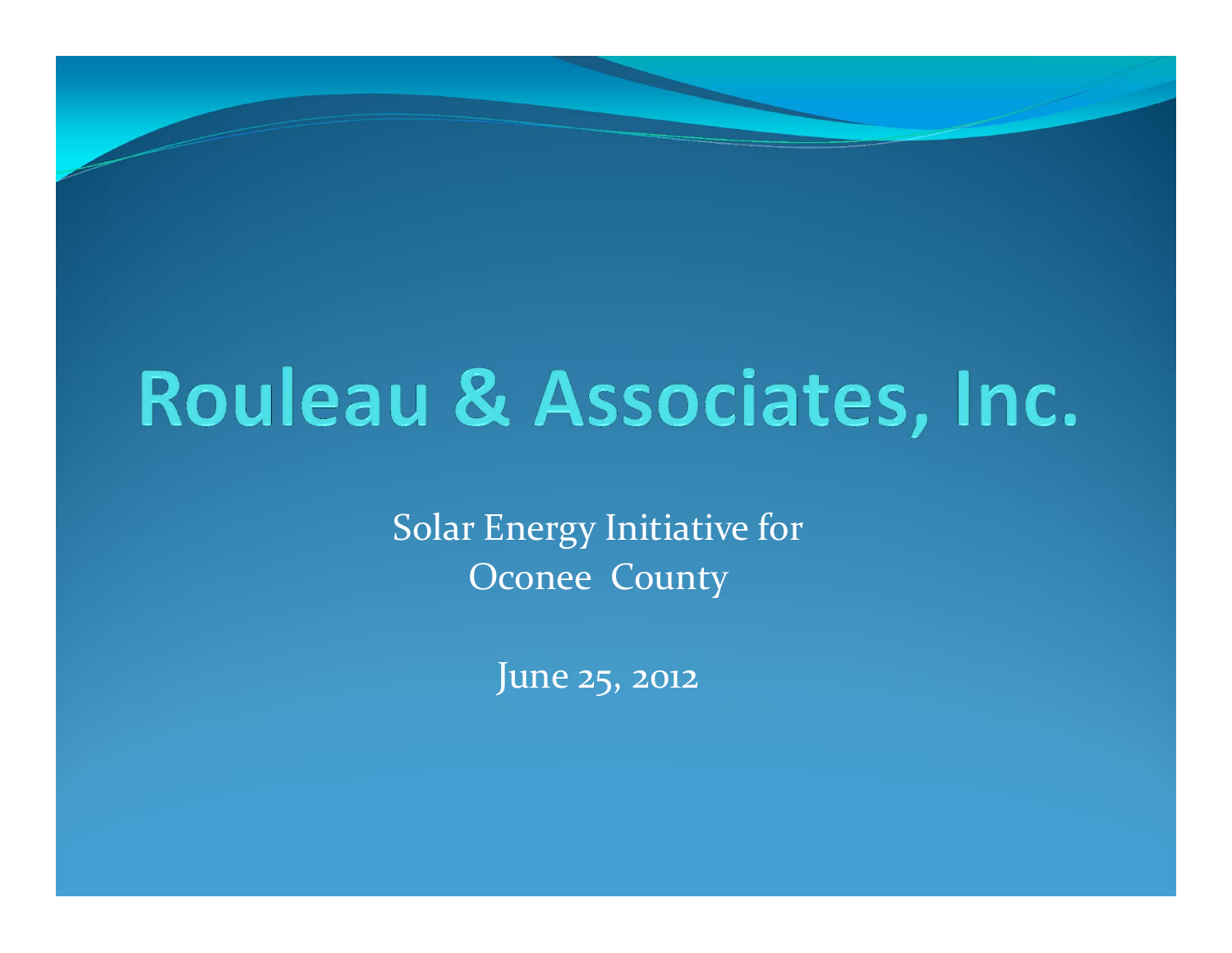### **Rouleau & Associates - Overview**

- $\blacktriangleright$ An established Carolina firm serving clients/customers on <sup>a</sup> national basis.
- Primary industrial and commercial strengths include extensive contract manufacturing, engineering & design consulting services and project managemen<sup>t</sup> & development experience.
- Commercial relationships include strategic collaborative partnerships within the manufacturing, A&E design, solar/renewable energy, financial and logistical/distribution sectors.
- Clients include numerous start‐up entrepreneurs, small to medium sized mfg. customers and large multi‐national organizations. Corporate partners have extensive experience with municipal, military and governmen<sup>t</sup> units.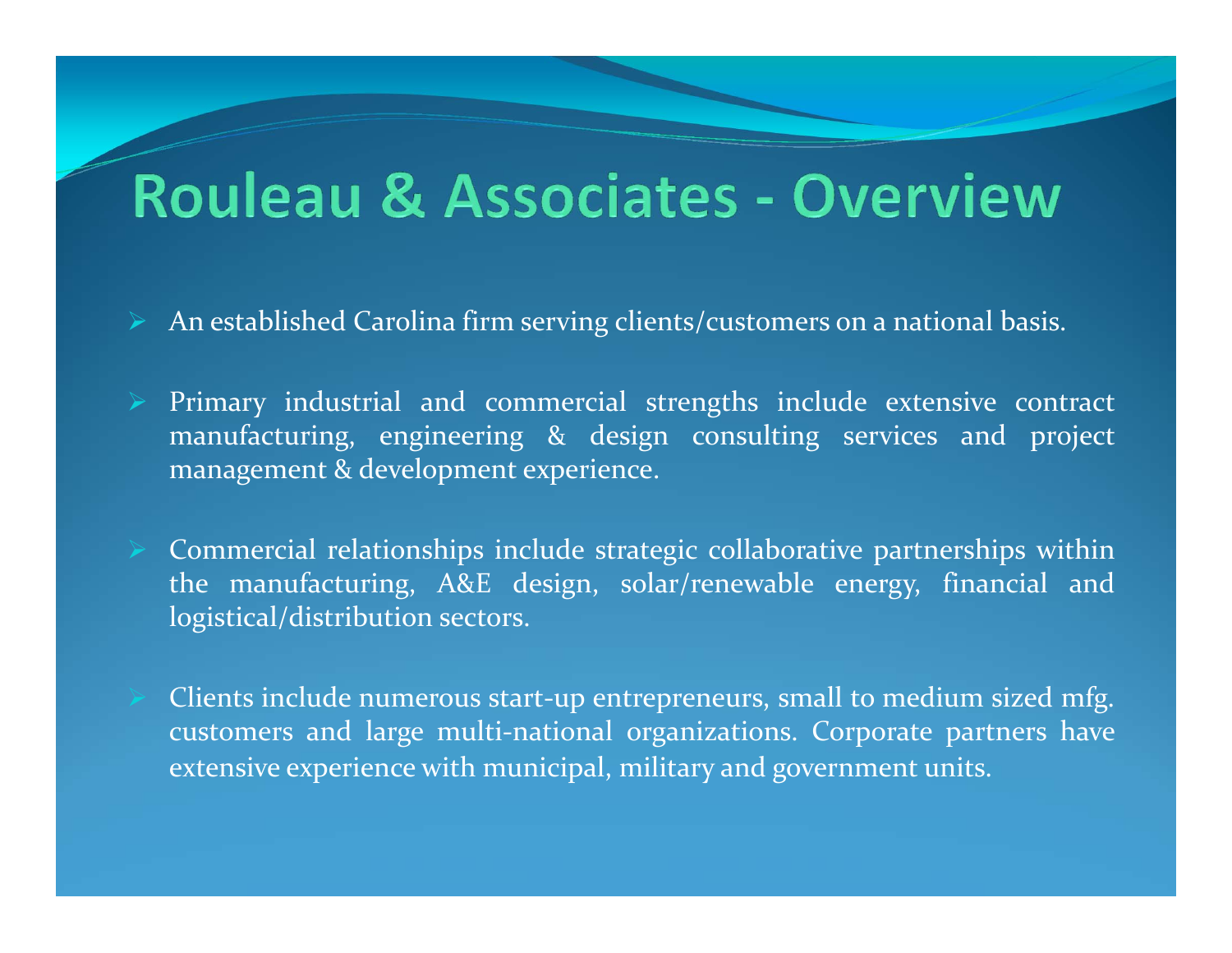### **Solar Energy Initiative**

- $\blacktriangleright$ Identify County-owned buildings & facilities that could better utilize solar/photovoltaic, solar/thermal and other renewable energy technologies for greater operating efficiencies and reduced utility costs
- Identify better utilization of county landfill areas that would lend themselves to renewable energy development for the taxpayers benefit
- Identify county-based agricultural and farming entities that could benefit from the incorporation of renewable energy resources such as solar/pv or solar/thermal systems
- Assess County's ability to recruit solar/renewable energy firms for new operations in the Upstate Region
- Assist newly located solar energy firms in developing renewable energy technologies & technical training skills with local universities/colleges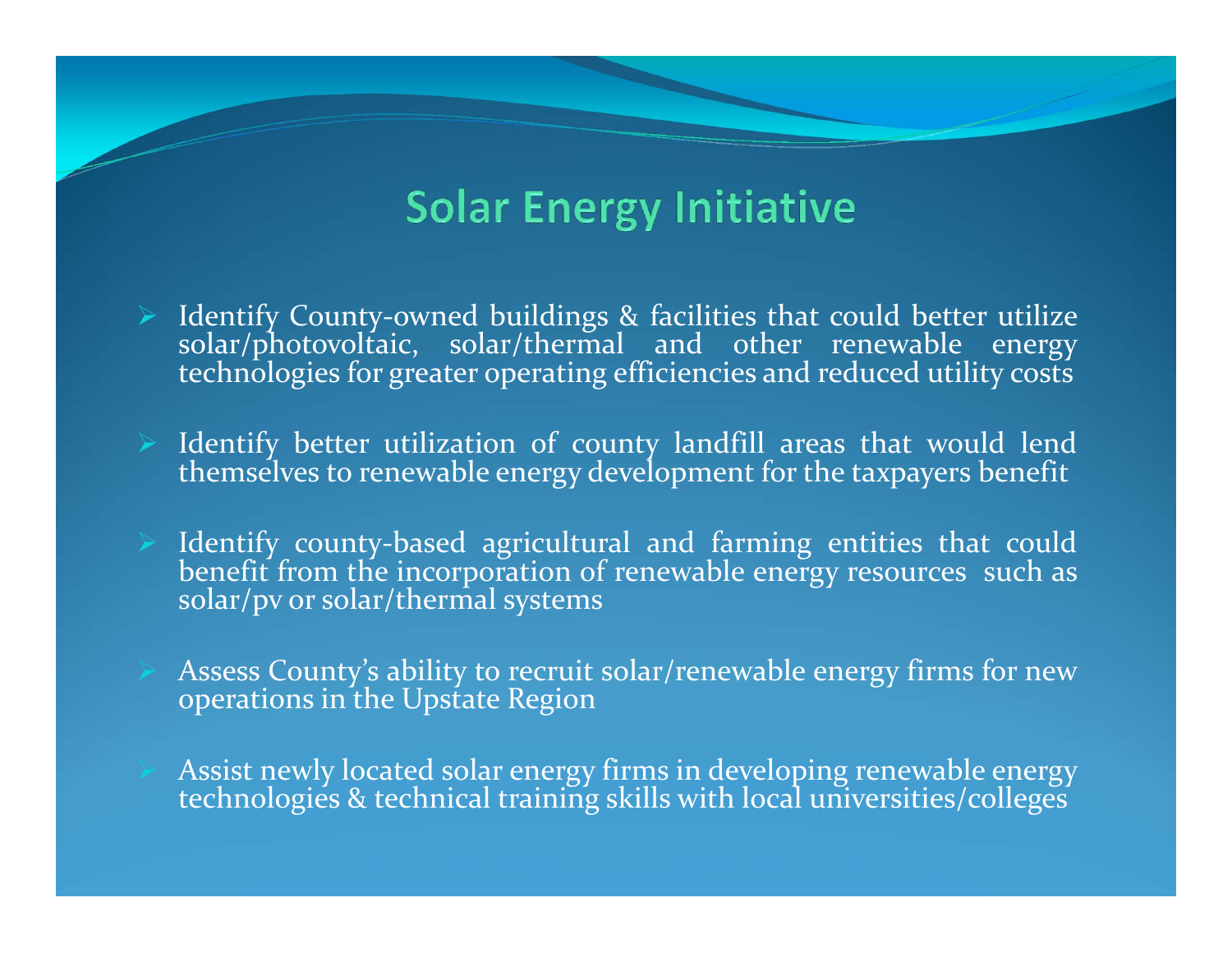### Solar Energy Initiative – Issues & Assessment Steps

### Development Issues

- Landfill Permitting
- State/Federal Approvals
- Interconnection
- Metering/Utility
- Facility Condition
- Technology Assessments
- Economic/ROI Analysis
- Ownership & Financing
- Grant & Funding Sources
- Assessment Process Steps
	- Acceptance of SEI Outline
	- Agreement to LOI
	- Formation of SEI Committee composed of County and R&A members
	- Site survey & preliminary assessments
	- Develop initial timeline & SEI Proposal
	- Project Viability Report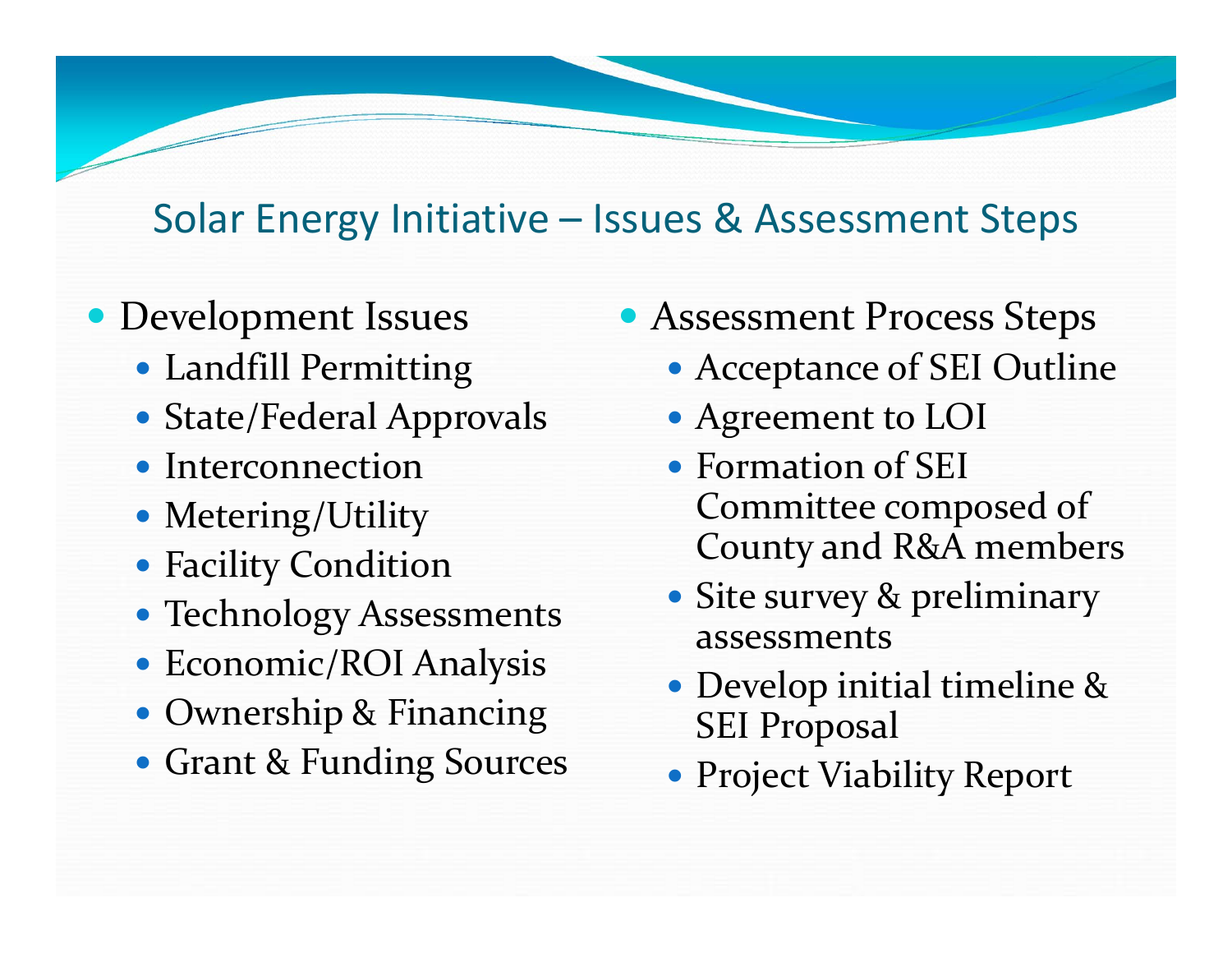### **Rouleau & Associates - Next Steps**

 Address any outstanding questions or issues regarding general Solar Energy Initiative proposal

Achieve consensus from stakeholders regarding the Counties solar/renewable energy development interests

 County Council/County Administrator authorizes Rouleau & Associates to proceed with an assessment of Solar Energy Initiative

 $\triangleright$  SEI assessment begins and recommendation report submitted to County Council Committee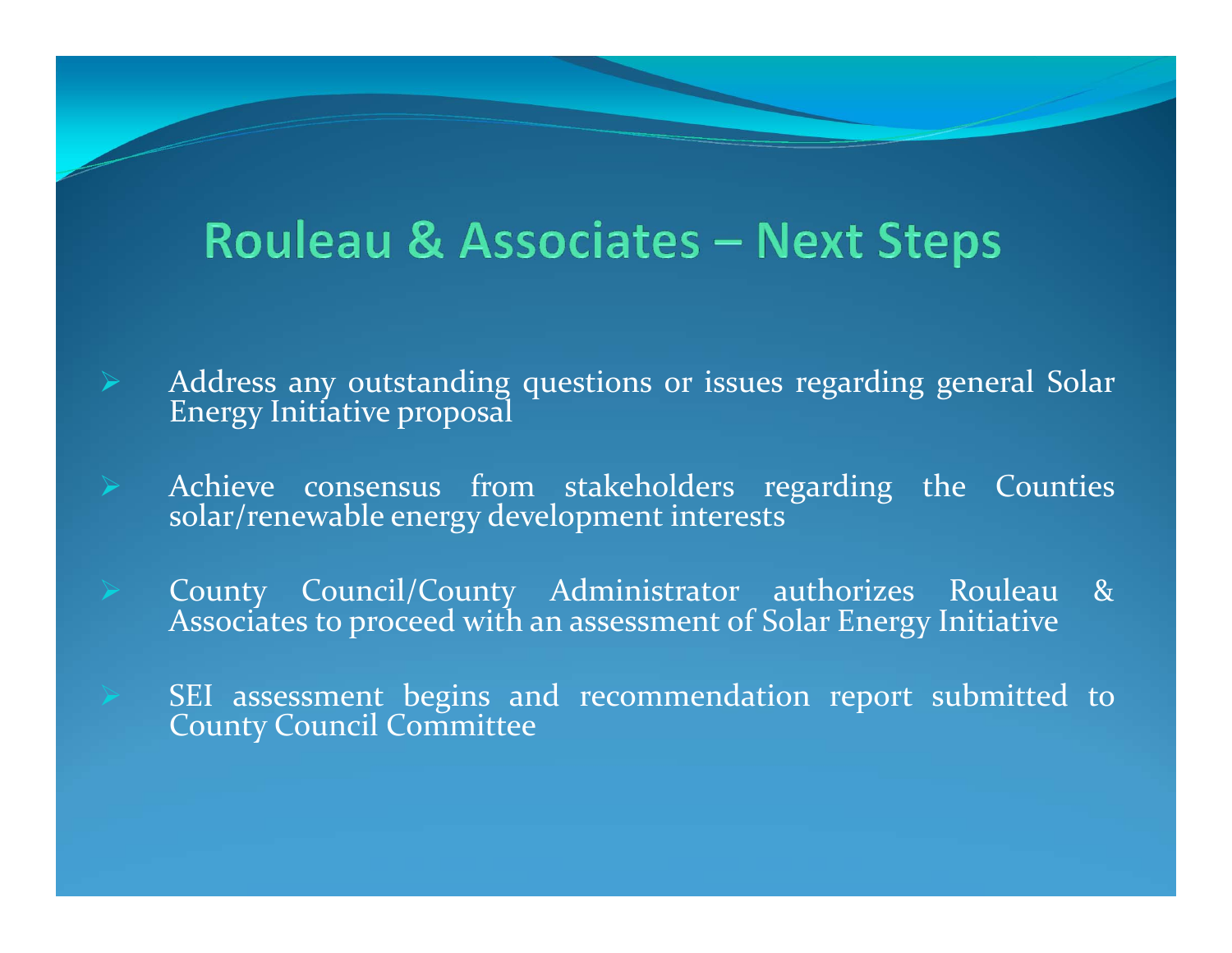# Appendix:

Background Information for ‐ Rouleau & Associates, Inc.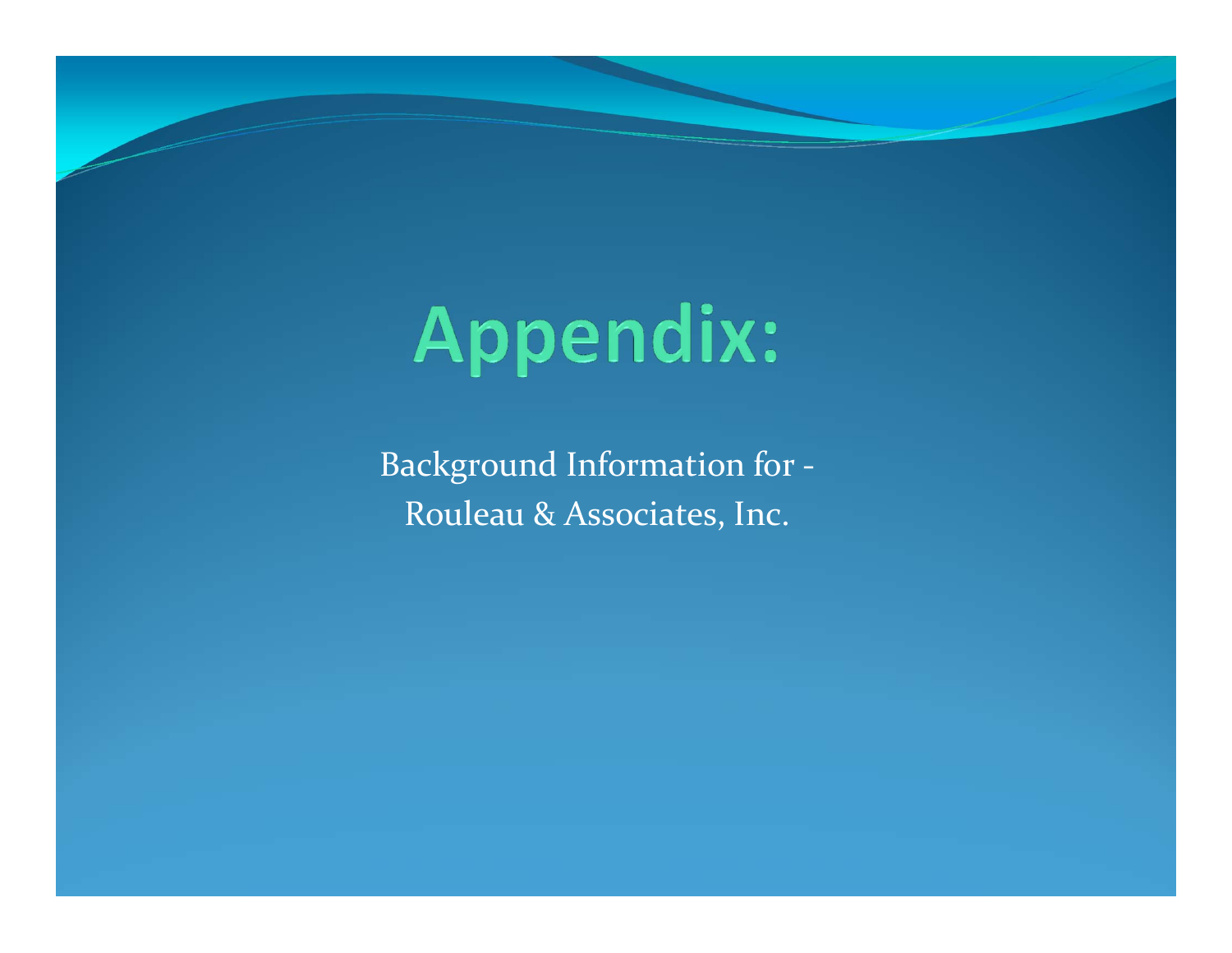### R & A – Business Focus

- $\blacktriangleright$ Supporting the South Carolina & Southeast manufacturing sector
- $\blacktriangleright$ Expanding firm's emphasis on renewable energy technologies
- $\blacktriangleright$ Forming collaborative relationships within renewable energy sector
- Assisting the underserved municipal, county and agricultural segments
- Developing Solar PV & Solar Thermal projects within South Carolina, specifically in the Upstate Region
- Working with County/Municipal Authorities to maximize asset utilization for community benefit
	- Facilitating opportunities for public/private partnerships benefiting taxpayers, residents and industrial/commercial interests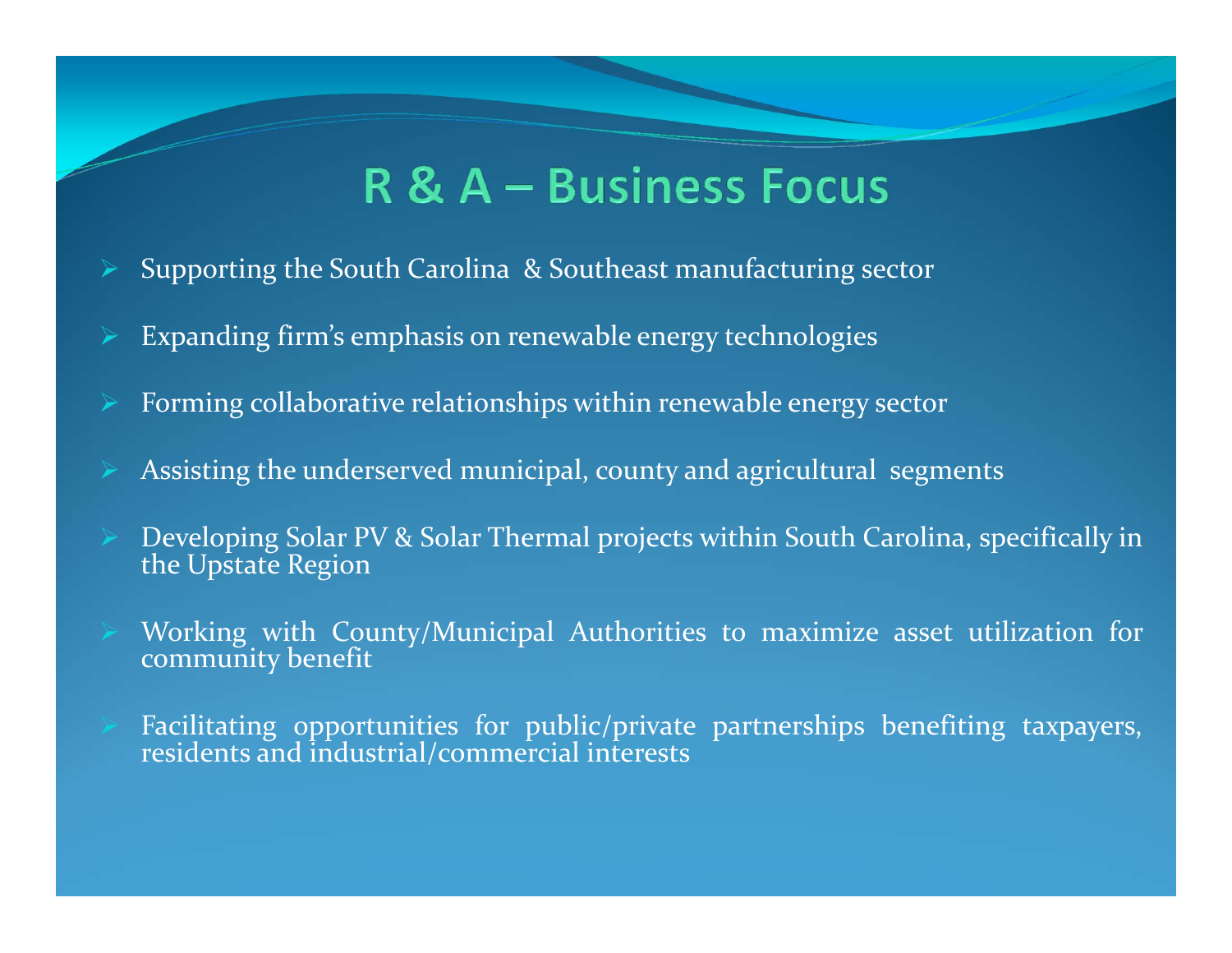#### **Rouleau & Associates - Services**

- Contract Manufacturing; Multi‐Industry
- Project Management & Development
- Engineering Assessments & Consulting
- Product Development, Design & Engineering
- Marketing, Logistics & Distribution
- Joint Venture Development
- Project/Product Financing Coordination
- Strategic Partnership Development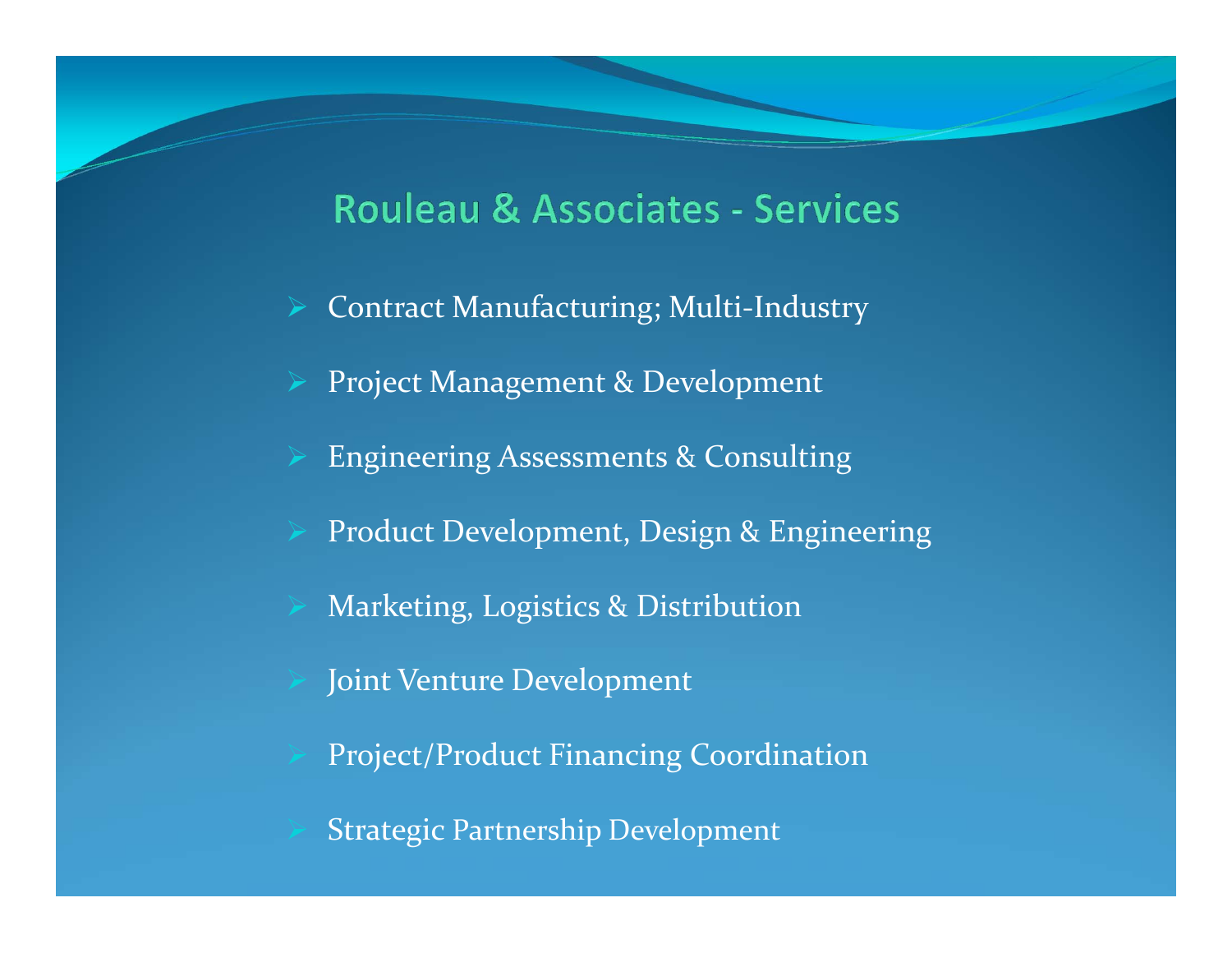### Rouleau - Industry Sectors Served

Automotive Consumer Product Electrical Electronic Extruded & Cast AluminumRenewable Energy & Solar GPS/RF Injection Molding **Medical** Marine